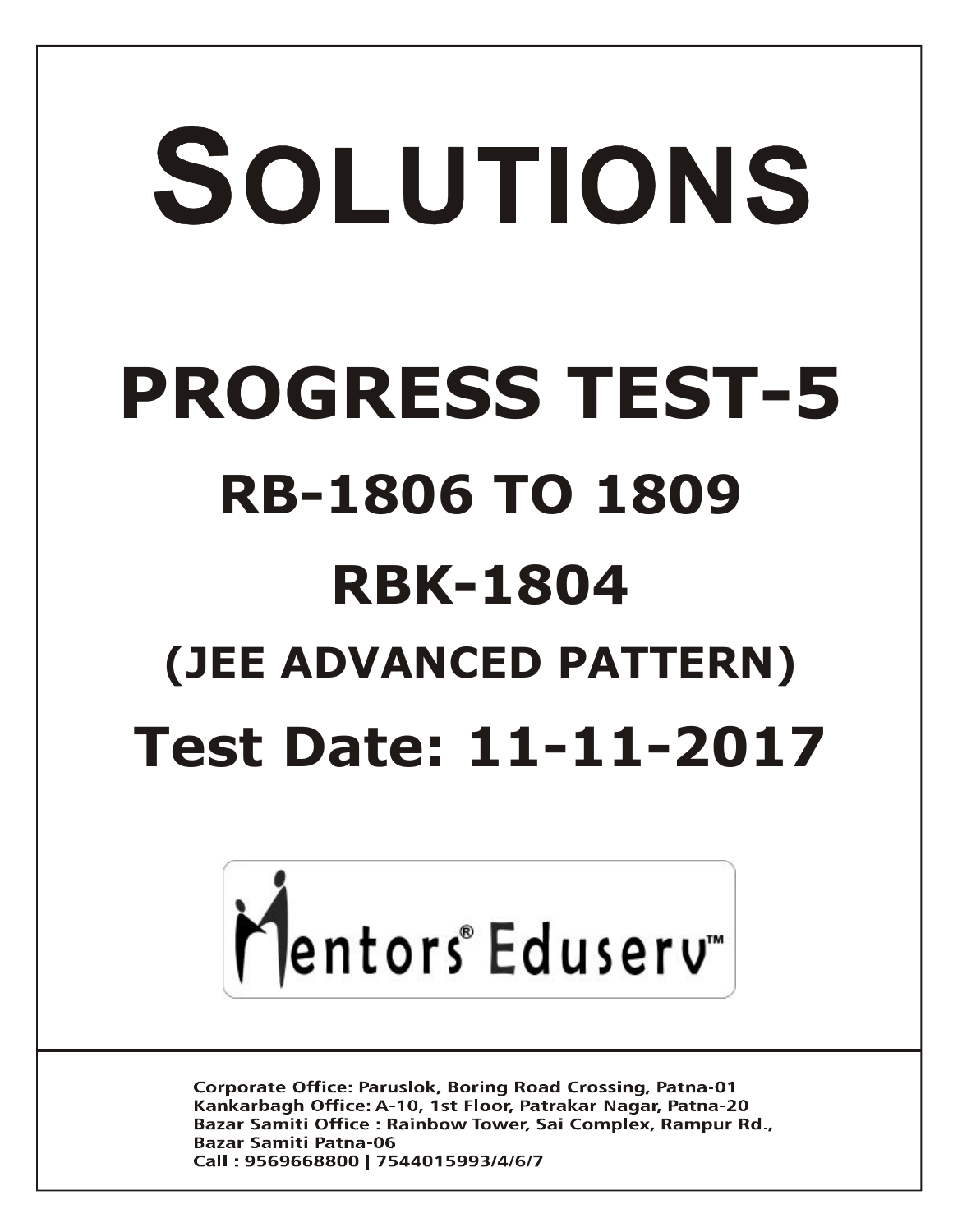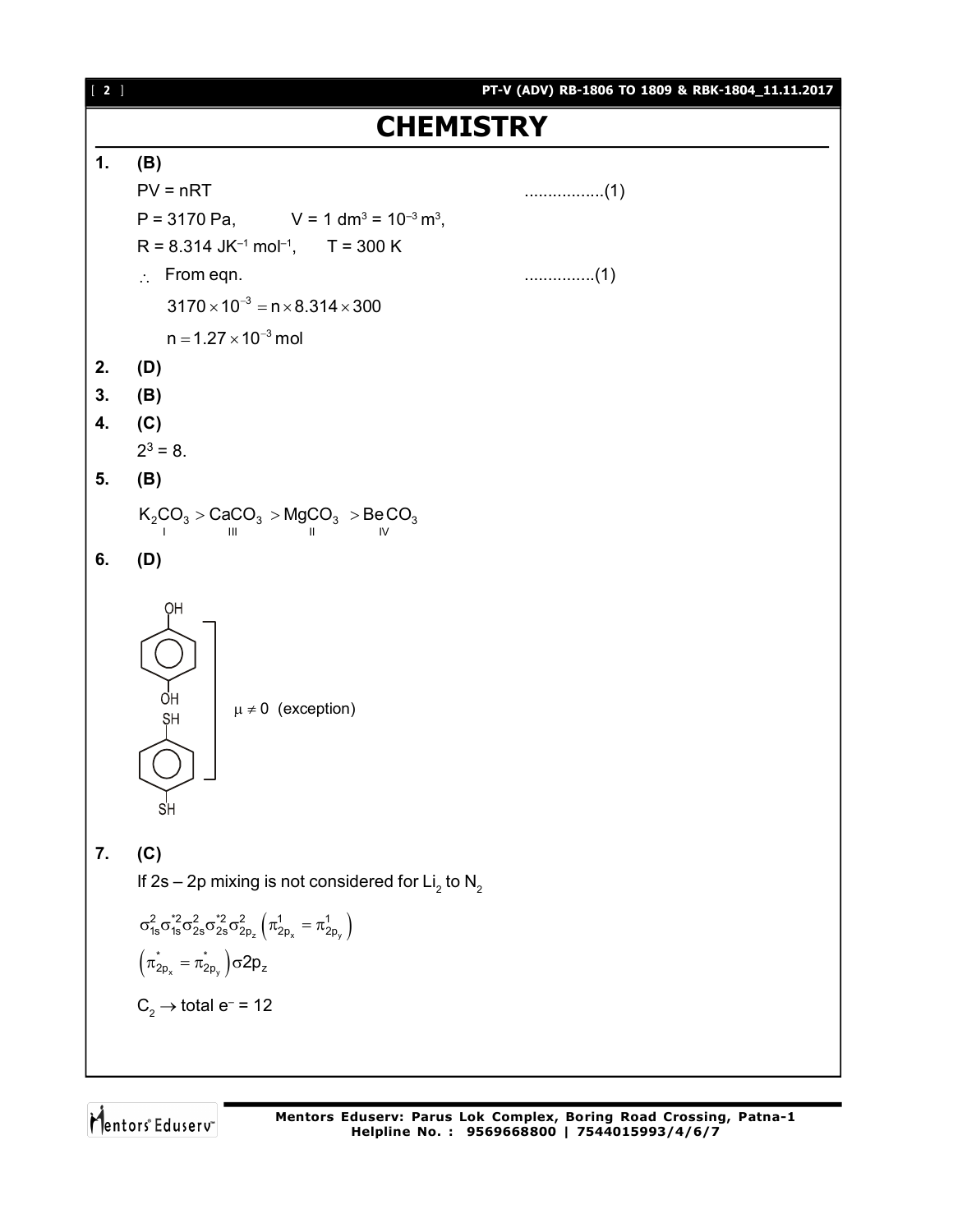### **PT-V (ADV) RB-1806 TO 1809 & RBK-1804\_11.11.2017** [ **3** ]

**8. (A)**  $q_{\text{cycle}} + w_{\text{cycle}} = 0 \Rightarrow w_{\text{cycle}} = -5J$  $W_{AB} + W_{BC} + W_{CA} = -5$  $-10(2-1) + 0 + w_{CA} = -5$  $w_{CA} = +5$  J **9. (A, B, C)** Cooling effect is observed when the real gas undergoes adiabatic expansion below the inversion tempeature. **10. (B), (C) 11. (A, C, D)** Equivalent weight = Molecular weight n – factor (A) n–factor of  $H_2PO_3^-$  as acid = 1 as base  $= 1$ In both case, eq. wt. of  $H_2PO_3 = \frac{81}{4} \Rightarrow 81$ 1  $=\frac{34}{4} \Rightarrow$ (B) n–factor of  $H_2$ PO $_4^-$  as acid = 1 or 2 as base  $= 1$ (C) In acidic medium Eq. wt. of  $KMnO<sub>4</sub> =$ Molecular weight 5 In basic medium Eq. wt. of  $KMnO_4 = \frac{Molecular weight}{4}$ 1  $=$ In neutral/slightly basic medium Eq. wt. of KMnO<sub>4</sub> =  $\frac{\text{Molecular weight}}{2}$ 3  $=$ (D) In MgH<sub>2</sub>, O.S. of H =  $-1$ In  $H_2O_2$ , O.S. of H = +1

Mentors Eduserv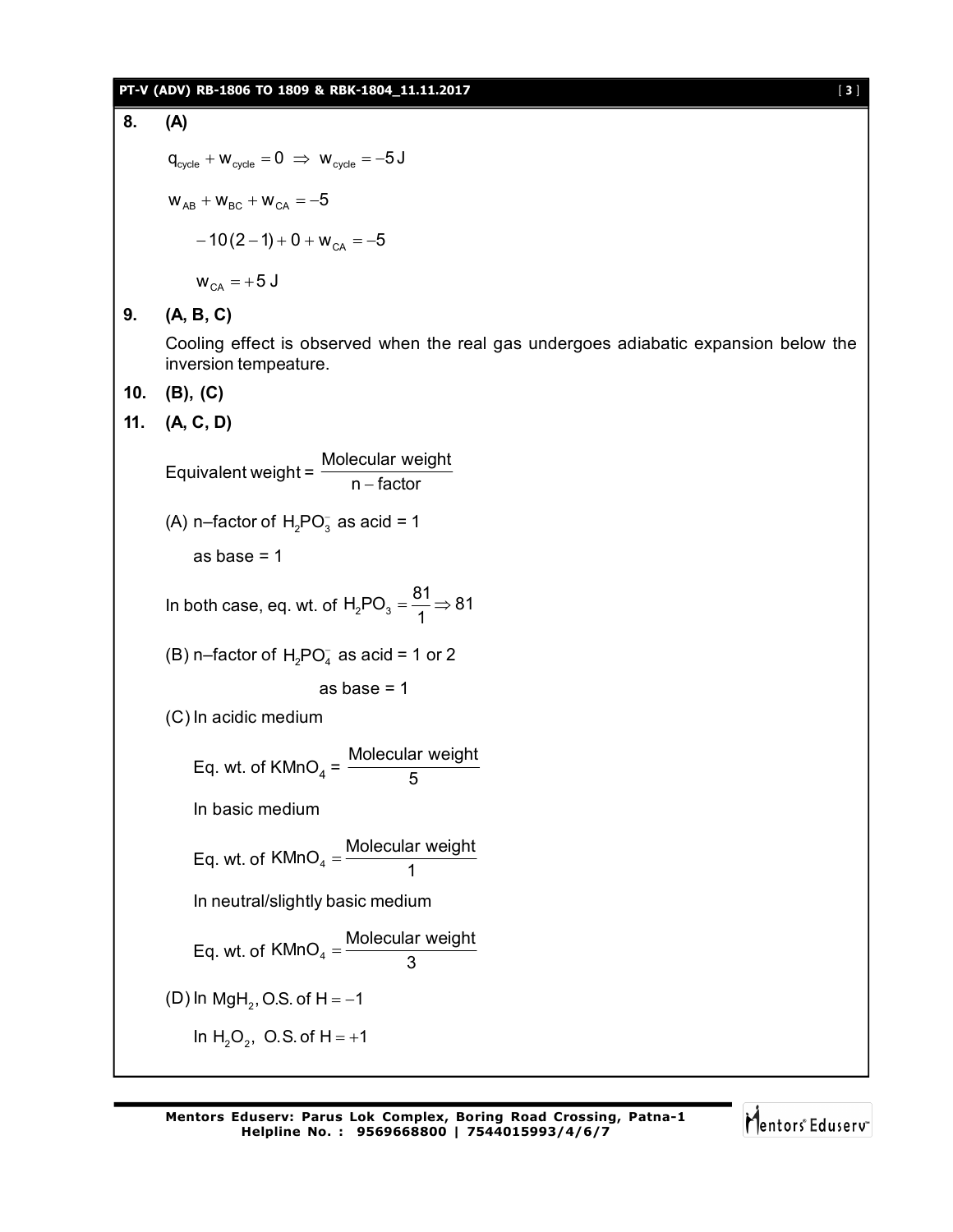| 4   |                                                                                                        |                               | PT-V (ADV) RB-1806 TO 1809 & RBK-1804_11.11.2017                                              |  |  |
|-----|--------------------------------------------------------------------------------------------------------|-------------------------------|-----------------------------------------------------------------------------------------------|--|--|
| 12. | (A,B,C)                                                                                                |                               |                                                                                               |  |  |
|     | (A) When (Na) sedium react with excess ammonia give a blue colour paramagnetic solution.               |                               |                                                                                               |  |  |
|     | (B) $K + O_2 \longrightarrow KO_2$                                                                     |                               |                                                                                               |  |  |
|     | $\downarrow$<br>K <sup>+</sup> +O <sub>2</sub>                                                         |                               |                                                                                               |  |  |
|     | Paramagnetic                                                                                           |                               |                                                                                               |  |  |
|     | (C) 3Cu + 8HNO <sub>3</sub> $\rightarrow$ 3Cu(NO <sub>3</sub> ) <sub>2</sub> + 2NO + 4H <sub>2</sub> O |                               |                                                                                               |  |  |
|     | (Dilute)                                                                                               |                               |                                                                                               |  |  |
|     | Where NO is paramagnetic                                                                               |                               |                                                                                               |  |  |
|     | $\cdot CH_2 + CH_3 + O_2(air) \rightarrow$<br>(D)                                                      |                               |                                                                                               |  |  |
|     | $CH2+CH3+H2O2$                                                                                         |                               |                                                                                               |  |  |
|     | (2 - Ethyle anthraquinol)                                                                              |                               |                                                                                               |  |  |
|     | Where $H_2O_2$ is Diamagnetic                                                                          |                               |                                                                                               |  |  |
| 13. | (9)                                                                                                    |                               |                                                                                               |  |  |
|     | (1)<br>CH,                                                                                             | (2)<br>=CH.                   | (3)                                                                                           |  |  |
|     | (5)                                                                                                    |                               | (6) CH <sub>3</sub> -CH = C = CH <sub>2</sub> (7) CH <sub>2</sub> = CH – CH = CH <sub>2</sub> |  |  |
|     | (8) $CH_3C \equiv C - CH_3$                                                                            | (9) CH≡C–CH $_{2}$ –CH $_{3}$ |                                                                                               |  |  |
| 14. | (4)                                                                                                    |                               |                                                                                               |  |  |
|     | (1) $CH_3$ —CH <sub>2</sub> —CH <sub>2</sub> —CH <sub>2</sub> —CH <sub>2</sub> —OH                     |                               | CH <sub>3</sub><br>(2) $CH_3$ – $CH$ – $CH_2$ – $CH_2$ – $OH$                                 |  |  |
|     | CH <sub>3</sub><br>(3) CH <sub>3</sub> - CH <sub>2</sub> - CH - CH <sub>2</sub> - OH                   |                               | CH <sub>3</sub><br>(4) CH <sub>3</sub> - C - CH <sub>2</sub> - OH<br>CH <sub>3</sub>          |  |  |
|     |                                                                                                        |                               |                                                                                               |  |  |

**Mentors Eduserv: Parus Lok Complex, Boring Road Crossing, Patna-1 Helpline No. : 9569668800 | 7544015993/4/6/7**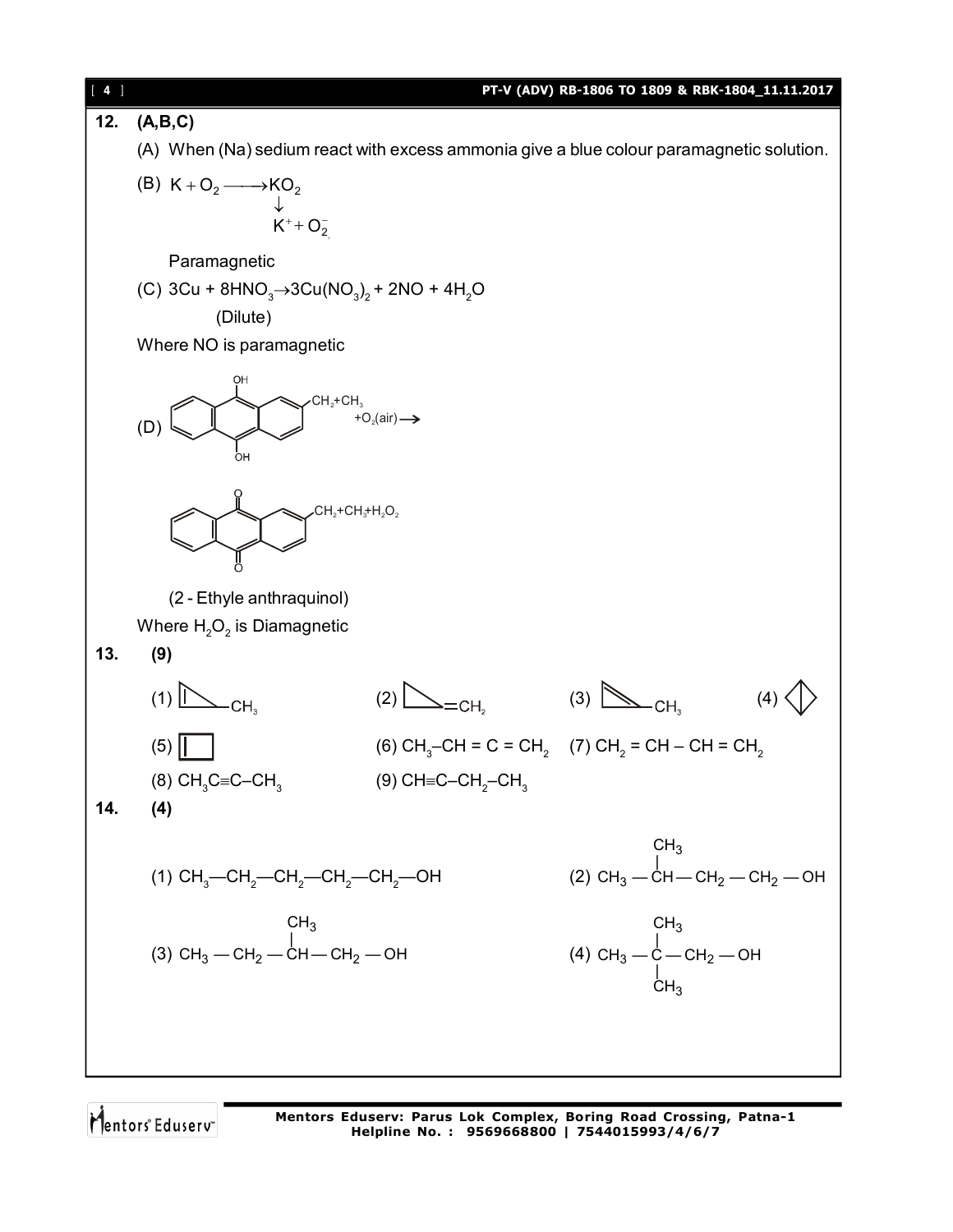# **PT-V (ADV) RB-1806 TO 1809 & RBK-1804\_11.11.2017** [ **5** ]

# **15. (2)**  $\left\lfloor \mathrm{Cr(H_2O)_6}\right\rfloor$ Cl  $\lfloor\mathsf{Cr}(\mathsf{H}_2\mathsf{O})_4\mathsf{Cl}_2\rfloor$  $2^{0/6}$  3  $2^{O/4}$ <sup>2</sup> $^{O/2}$ <sup>101.21</sup><sup>2</sub> $\sigma$ </sup> are not affected by conc.H<sub>2</sub>SO<sub>4</sub>  $2^{\textsf{U}}$ /3 $^{\textsf{U}}$ 3 - 21  $^{\textsf{U}}$  $[{\rm Cr}({\rm H}_{2}{\rm O})_{4}{\rm Cl}_{2}]$ .2 ${\rm H}_{2}{\rm O}$ Cr(H<sub>2</sub>O)<sub>4</sub> Cl<sub>2</sub> Cl.2H<sub>2</sub>O  $|$ are not affected by conc.H<sub>2</sub>SO  $[Cr(H<sub>2</sub>O)<sub>3</sub>Cl<sub>3</sub>]$ .3H<sub>2</sub>O  $\setminus$  $\overline{\phantom{a}}$  $\overline{\phantom{a}}$  $\overline{\phantom{a}}$  $\overline{\phantom{a}}$  $\overline{\phantom{a}}$  $\bigg)$ **16. (3)**  $\Delta H = nC \Delta T$  $8 \times \frac{3}{5} \times 8.31 \times 30 = 3000 \text{ J} = 3 \text{ kJ}$ 2  $= 8 \times \frac{6}{6} \times 8.31 \times 30 = 3000 \text{ J} = 3$ **17. (4)**  $M_2O_x$  (Metallic oxide) +  $H_2 \longrightarrow M(s) + H_2O(\ell)$ 0.220g 0.045g  $\Rightarrow$  POAC on O  $\Rightarrow \left(\frac{0.220}{2M+16x}\right) x = \left(\frac{0.045}{18} \times 1\right)$  $\left(\frac{0.220}{2M + 16x}\right)$ x =  $\left(\frac{0.045}{18} \times 1\right)$  $\Rightarrow$  3.96x = 0.09 M + 0.72 x  $\Rightarrow$  $E = \frac{M}{1} = 36$ x  $=$   $\frac{1}{2}$   $=$   $\frac{1}{2}$  $\frac{E}{2}$  = 4 9  $=$

# **18. (5)**

 $\ddot{\text{NH}}_2 - \ddot{\text{NH}}_2$  is a monodontate ligands due to formation of unstable chelation and all other compounds are chelating ligands.

**19. (A - q, s) ; (B - r) ; (C - p, t) ; (D - t)**

20. 
$$
(A - r)
$$
;  $(B - s)$ ;  $(C - p)$ ;  $(D - q)$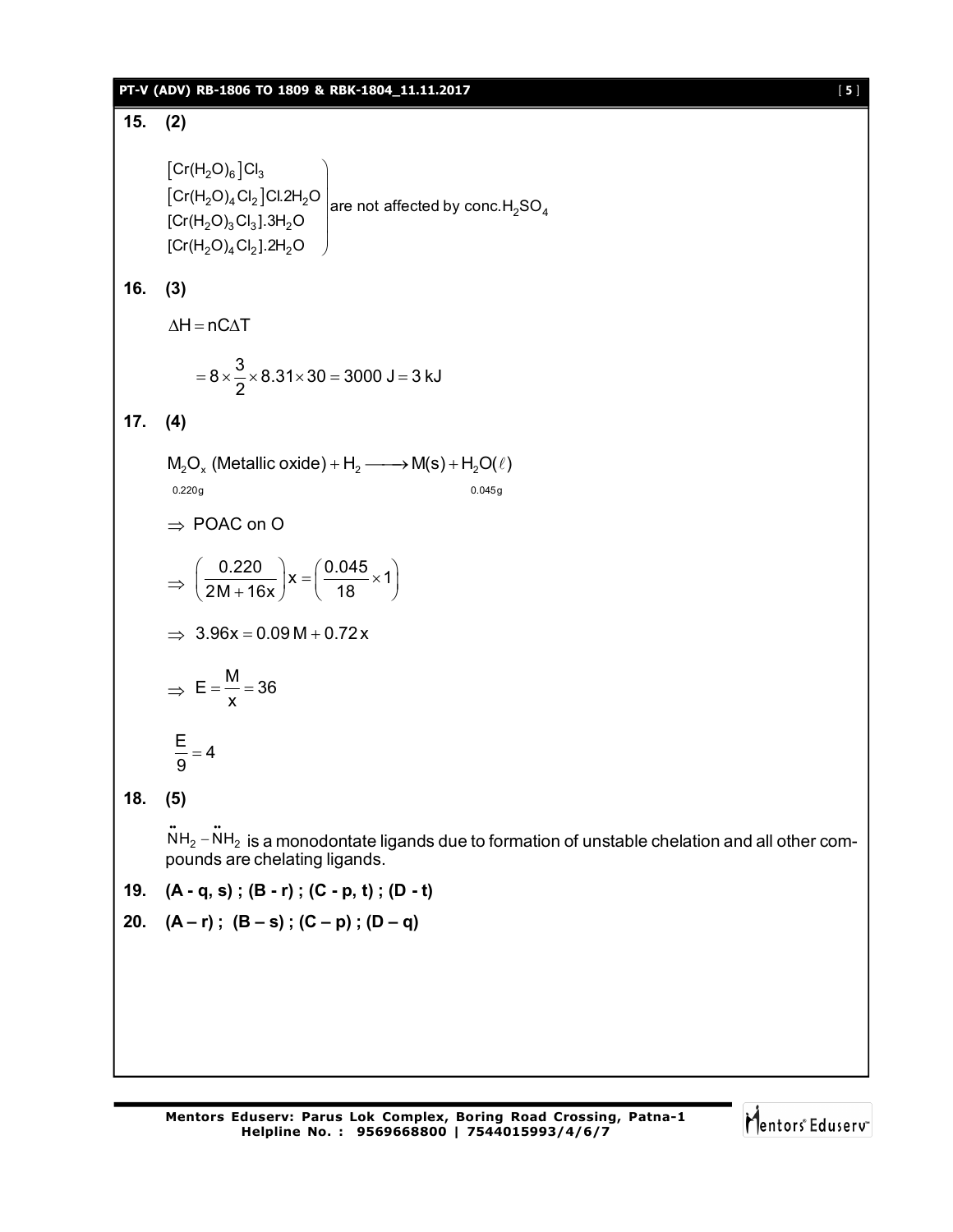# **[ 6 ] PT-V (ADV) RB-1806-1809 & RBK-1804\_11.11.2017**

# **PHYSICS**

**21.** Applying Snell's law between the points *O* and *P*, we have

$$
2 \times \sin 60^{\circ} = (\sin 90^{\circ}) \times \frac{2}{(1+H^2)}, \qquad 2 \times \frac{\sqrt{3}}{2} = 1 \times \frac{2}{(1+H^2)}
$$

$$
(1+H^2) = \frac{2}{\sqrt{3}}, \qquad H = \sqrt{\frac{2}{\sqrt{3}} - 1}
$$

**(A)**

**22.** Apparent position of the object w.r.t lens.

$$
u = \left(\frac{10}{1} + \frac{10}{2}\right) = 15 \text{ cm}
$$
  

$$
\frac{1}{15} + \frac{1}{v} = \frac{2(1.5 - 1)}{R}
$$
  

$$
v = 7.5 \text{ cm}
$$
  

$$
\therefore \textbf{(A)}
$$

# **23. (B)**

Take the mass m as a point mass. At the instant when the pendulum collides with the nail, m has a velocity  $v = \sqrt{2gt}$ . The angular momentum of the mass with respect to the point at which the nail locates is conserved during the collision. Then the velocity of the mass is still **v** at the instant after the collision and the motion thereafter is such that the mass is constrained to rotate around the nail. Under the critical condition that the mass can just swing completely round in a circle, the gravitational force when the mass is at the top of the circle. Let the velocity of the mass at this instant be  $v_1$ , and we have

$$
\frac{mv_1^2}{\ell - d} = mg,
$$

or  $v_1^2 = (\ell - d)g$ 

The energy equation

$$
\frac{mv^2}{2} = \frac{mv_1^2}{2} + 2mg(\ell - d),
$$

or 
$$
2g\ell = (\ell - d)g + 4(\ell - d)g
$$

then gives the minimum distance as

$$
d = \frac{3\ell}{5}
$$

Mentors Eduserv<sup>®</sup>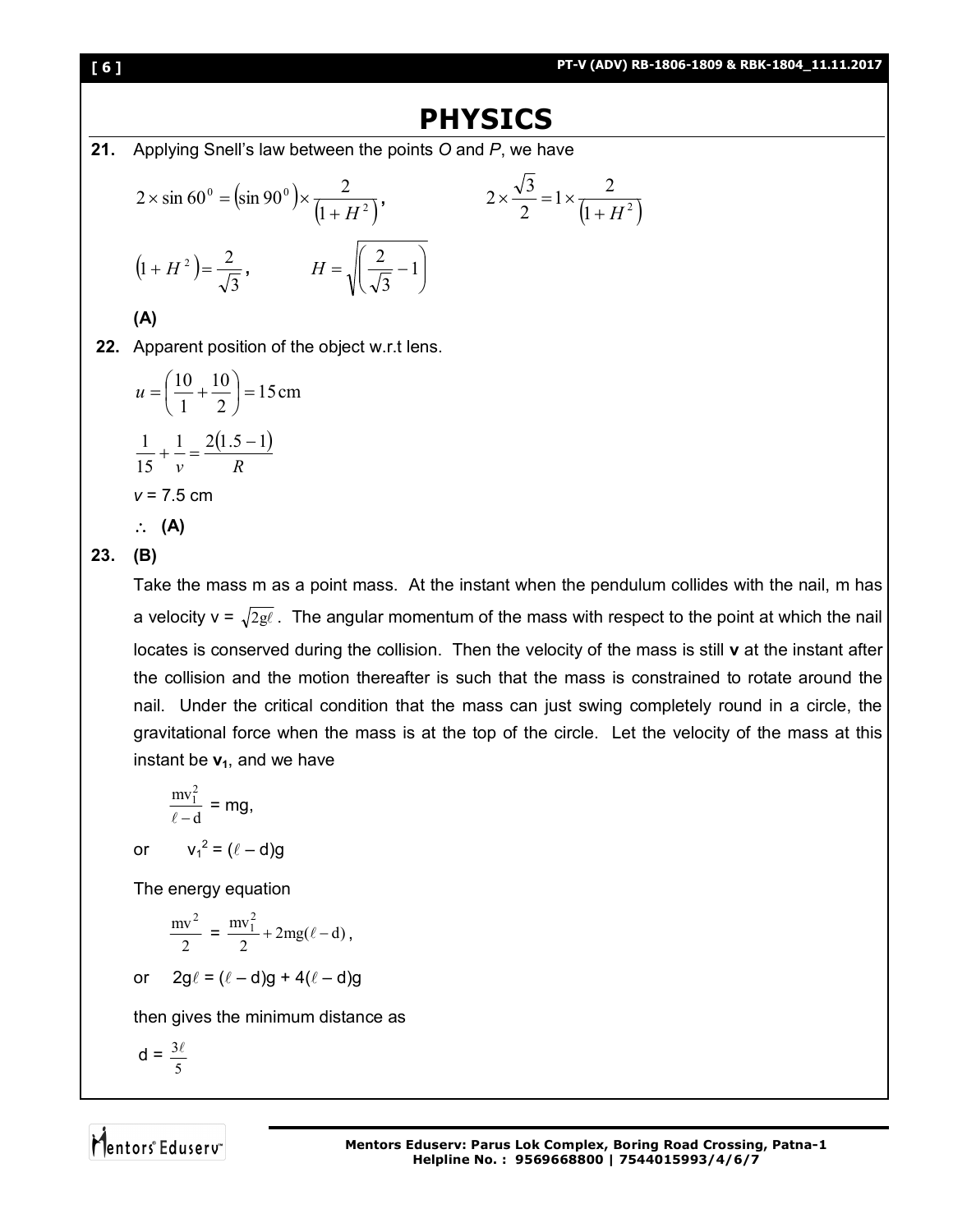# **24. (A)**

The plumb-line is so set up that the resultant of its weight mg and the tension in the thread T produces a centripetal force F =  $\text{m}\omega^2 \text{R}$  (fig.). Clearly R = r +  $\ell$  sin  $\alpha$ . Therefore,



**25** As  $F_1 - F_2 < 2\mu Mg$ , so system will not accelerate. Again here  $F_1 > F_2$ , so block A is the driving block and block *B* is driven block. So friction on block *A* acts towards left but in the block B it may act left or right.

**(B)**

- **26. (A)**
- **27.** The equivalent capacitance

$$
C = \frac{4\pi\varepsilon_0(3a \times 4a)}{(4a - 3a)} + 4\pi\varepsilon_0(4a)
$$

$$
= 64\pi\varepsilon_0 a
$$

$$
\therefore (A)
$$

**28.** Work done to rotate the ring is equal to work done to return the charge at its initial position.

$$
\begin{array}{cc} \therefore & (B) \\ 29. & (C,D) \end{array}
$$

**30. (B,D)**

31. Area 
$$
= \frac{1}{2} \times 10 \times (6 + 4) = \frac{v^2}{2}
$$
  
\n $v = 10 \text{ m/s}$   
\nArea upto 30 m  $= \frac{1}{2} \times 30 \times 6 = \frac{v^2}{2}$   
\n $v^2 = 180$   
\n $v_{\text{max}} = \sqrt{180} < 14$   
\n $\therefore$  (B) and (C)

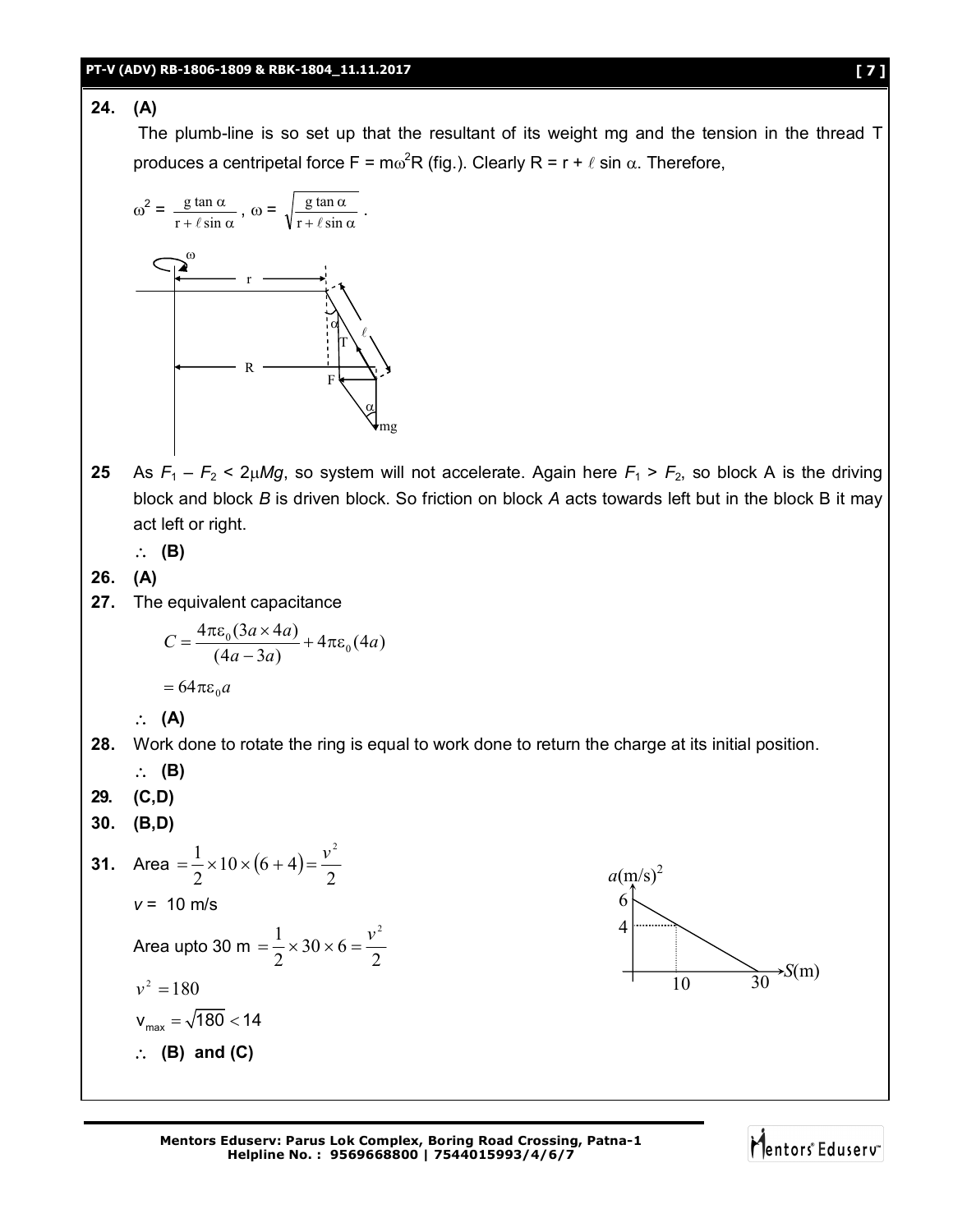### **[ 8 ] PT-V (ADV) RB-1806-1809 & RBK-1804\_11.11.2017 32.** When *t* = 3s block just about to move and acceleration of block given by 1  $a = \frac{t-2}{t}$   $t > 3$  $dv = (t-2)dt$ *v* 2 10  $\int_{0} dv = \int_{3} (t (50-20)-\frac{3}{2}-6$ J  $\left(\frac{9}{2}-6\right)$  $\setminus$  $\left[\frac{t^2}{2}-2t\right] = (50-20) - \left(\frac{9}{2}-6\right)$ 2  $2t\Big|^{10} = (50 - 20) - \Big(\frac{9}{2}\Big)^2$ 2 2  $|^{10}$ 3  $v = \frac{t^2}{2} - 2t$  $= 30 + 1.5 = 31.5$  m/s **(A) (B) and (C) 33. (5)** If C doesn't move then  $a_A = 4a_B$  ... (i)  $P - T - \mu mg = m 4a<sub>B</sub> ... (ii)$  $4T - mg = ma_B$  ...(iii)  $\therefore \frac{P}{mg}$  $\frac{p}{-} = 5$ **34. (8)**  $U = -\int \vec{F} \cdot d\vec{r}$  $U = -\frac{km}{r}$  $K_i + U_i = K_f + U_f$  $0 - \frac{\text{Km}}{3\text{R}/2}$ 2 R  $\frac{1}{2}mv^2 - \frac{Km}{(R)}$  $\frac{1}{2}mv^2 - \frac{Km}{(R)} = 0$  $\overline{1}$  $\bigg)$  $\left(\frac{R}{2}\right)$  $\backslash$ ſ -3R 2Km R 2Km 2  $\frac{mv^2}{2} = \frac{2Km}{R} -$ 3R 4Km 2 mv 2  $=$ 3R  $V = \sqrt{\frac{8K}{2D}}$ ,  $V = 8$  m/s  $B \longrightarrow A \longrightarrow$ *F=t*  $f_k = 1N$  $f_s = 1N$  $f_k = 1N$  $f_s = 2N$ u  $\overline{R/2}$

Mentors Eduserv<sup>®</sup>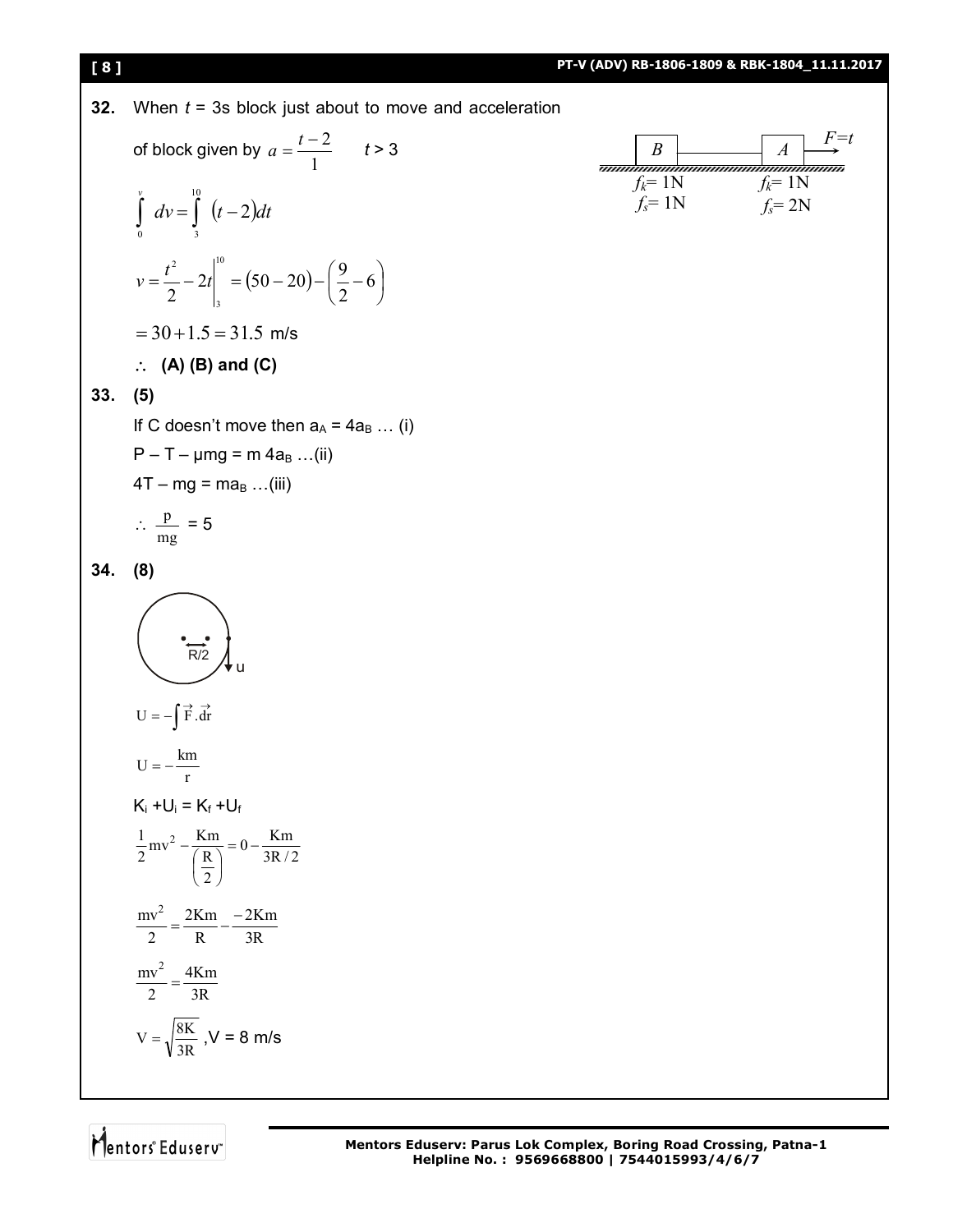# **PT-V (ADV) RB-1806-1809 & RBK-1804\_11.11.2017 [ 9 ]**

35. (6)  
\n
$$
F_E = qE = 11 \text{ N}
$$
  
\n $F_g = mg = 5N$   
\nSo Net force = F = 6N upward  
\n $g_{eff} = \frac{F}{m} = \frac{6}{0.5} 12 \text{ m/s}^2$   
\nso V<sub>min</sub> =  $\sqrt{5g_{eff} \ell} = \sqrt{5 \times 12 \times (60 \times 10^{-2})}$   
\nso V<sub>min</sub> = 6 m/sec

# **36. (2)**

$$
|\Phi| = \frac{q}{\varepsilon_0} \left( 1 - \frac{1}{\sqrt{1 + (R/l)^2}} \right).
$$
 The sign of  $\Phi$  depends on how the direction of the normal to the circle

is chosen.

**37. (4)**

$$
qV_a = qV_b + \frac{1}{2}mv^2
$$
  
\n
$$
2.0 \times 10^{-9} \times 9 \times 10^9 \left[ \frac{3 \times 10^{-9}}{1} - \frac{3 \times 10^{-9}}{2} \right] \times 100
$$
  
\n
$$
= 2.0 \times 10^{-9} \times 9 \times 10^9 \left[ -\frac{3 \times 10^{-9}}{1} + \frac{3 \times 10^{-9}}{2} \right] \times 100
$$
  
\n
$$
+ \frac{1}{2} \times 5.0 \times 10^{-9} v^2
$$
  
\n
$$
10^{-9} \times 18 \left[ \frac{3}{2} \right] \times 100 = 18 \times 10^{-9} \times 100 \left[ -\frac{3}{2} \right]
$$
  
\n
$$
+ \frac{1}{2} \times 5.0 \times 10^{-9} v^2
$$
  
\n
$$
1800 \left[ \frac{3}{2} + \frac{3}{2} \right] = \frac{1}{2} \times 5.0 \times v^2
$$
  
\n
$$
\frac{1800 \times 6}{5} = v^2
$$
  
\n
$$
360 \times 6 = v^2
$$
  
\n
$$
6 \times 6 \times 10 \times 6 = v^2
$$
  
\n
$$
12\sqrt{15} = v
$$

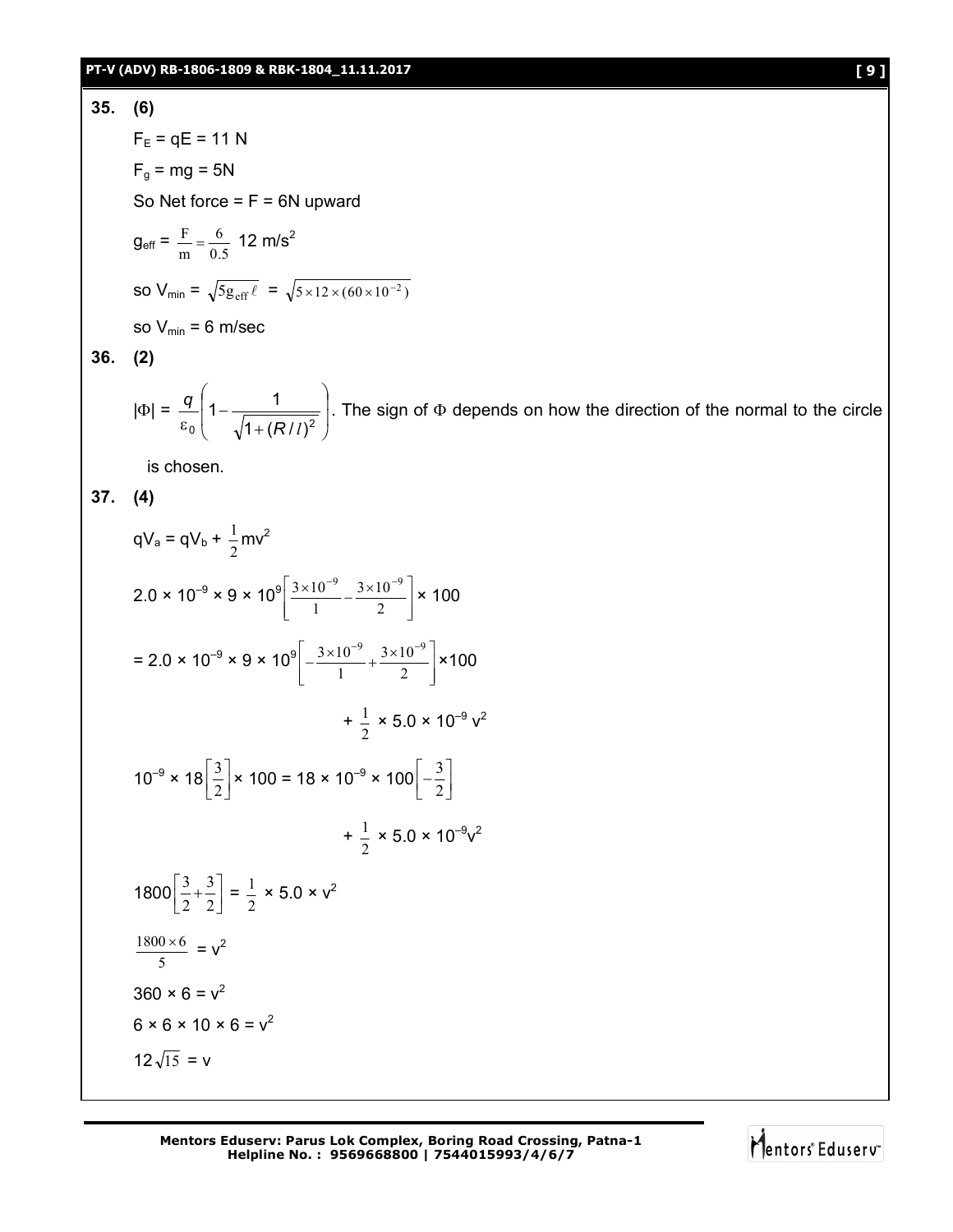# **[ 10 ] PT-V (ADV) RB-1806-1809 & RBK-1804\_11.11.2017**

# **38. (3)**

$$
\frac{6}{u} = 1 + \frac{(v+u)\times 1 - 6}{(v-u)}
$$

$$
\frac{6}{u} = \frac{(v-u) + (v+u) - 6}{(v-u)}
$$

$$
\frac{6}{u} = \frac{2(v-6)}{(v-u)}
$$

$$
\Rightarrow 6(v-u) = 2vu - 6u
$$

$$
\Rightarrow 6v - 6u = 2vu - 64
$$

*u* = 3 km/h

# 39.  $A \rightarrow p$ ;  $B \rightarrow r$ ;  $C \rightarrow q$ ;  $D \rightarrow s$

# 40.  $A \rightarrow p$ ;  $B \rightarrow s$ ;  $C \rightarrow q$ ;  $D \rightarrow r$







mg acceleration

(A) T<sub>min</sub> + mg = 
$$
\frac{mv_H^2}{R}
$$
 at highest point

(B) 
$$
a = \sqrt{\left(\frac{v^2}{R}\right)^2 + g^2} = 10 \sqrt{65}
$$

(C) 
$$
a_{\min} = \frac{v_H^2}{R} = 60
$$

(D)  $a_t = 0$  at highest point

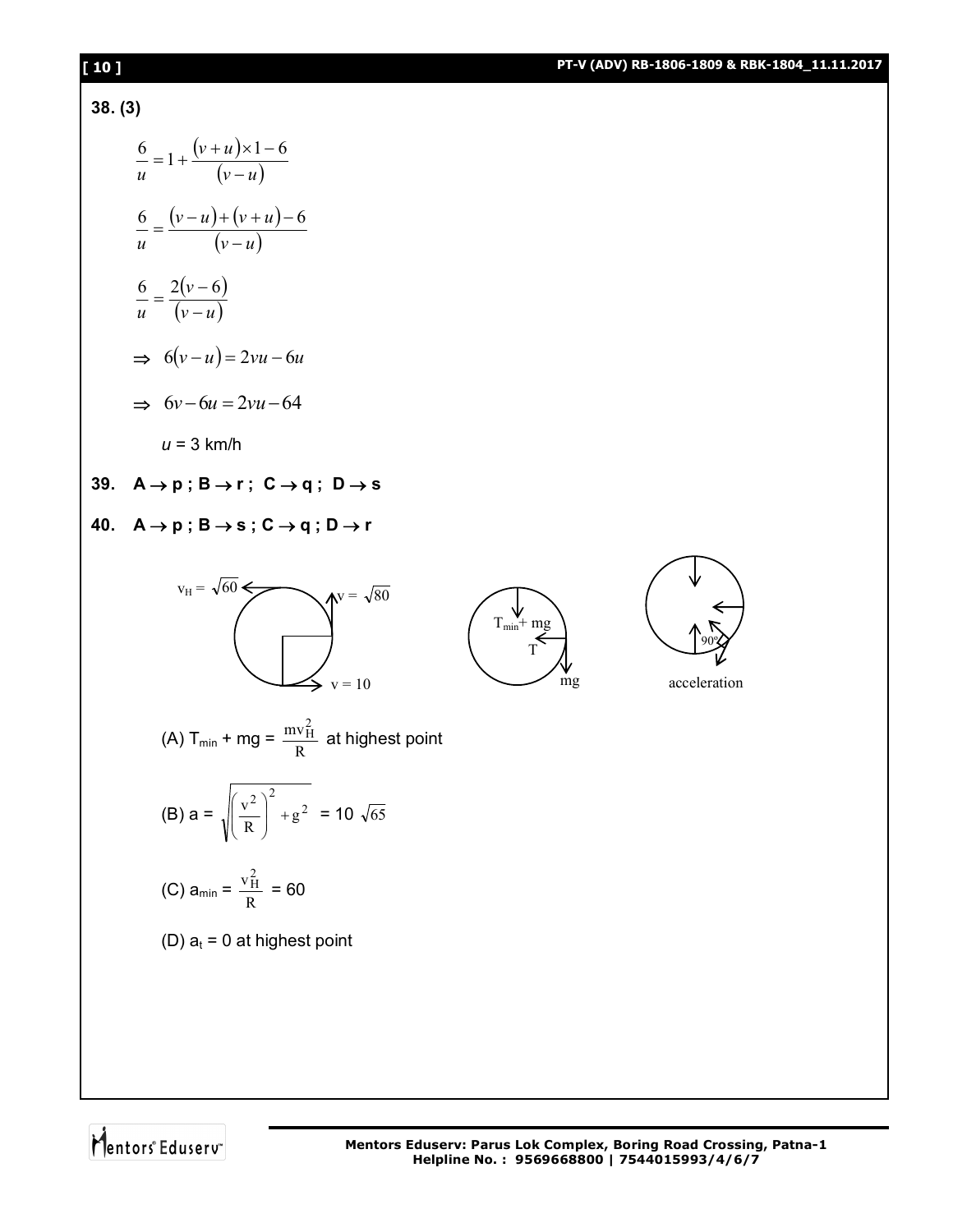

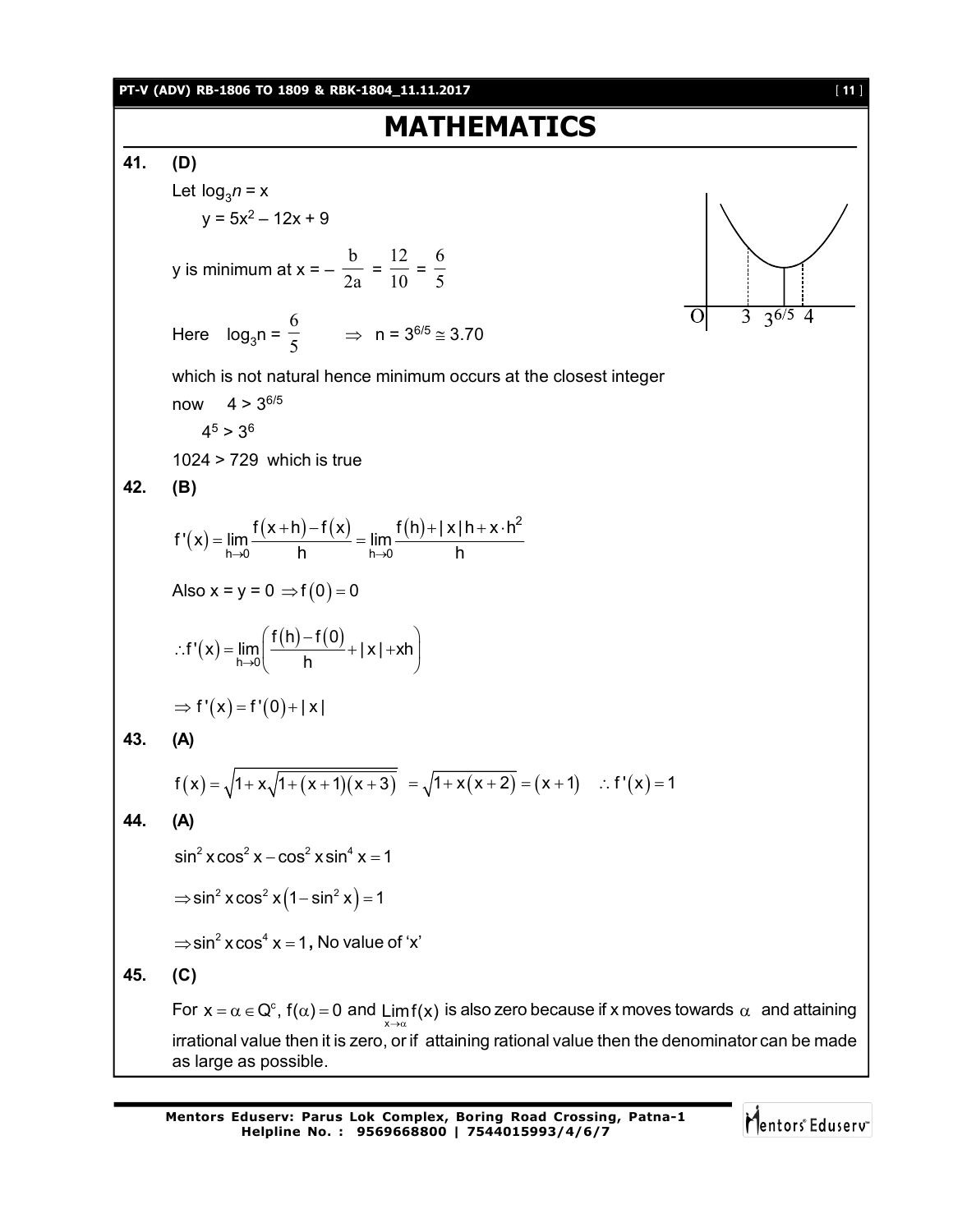| $[12]$ |                                                                                                                                                                    | PT-V (ADV) RB-1806 TO 1809 & RBK-1804_11.11.2017 |
|--------|--------------------------------------------------------------------------------------------------------------------------------------------------------------------|--------------------------------------------------|
| 46.    | (C)                                                                                                                                                                |                                                  |
|        | $f(x) = \begin{cases}\n-g(x) & x < -3 \\ 0 & x = -3 \\ g(x) & -3 < x < -2 \\ 0 & x = -2 \\ -g(x) & -2 < x < -1 \\ 0 & x = -1\n\end{cases}$<br>$\int g(x)$ $x > -1$ |                                                  |
| 47.    | (D)                                                                                                                                                                |                                                  |
|        | The image of $A$ in $y = x$ will lie on BC                                                                                                                         | A(4,5)                                           |
|        | $A' = (5, 4)$                                                                                                                                                      | $\mathsf E$                                      |
|        | $\mathsf{AD} \perp \mathsf{BC}$                                                                                                                                    | (3,3)                                            |
|        | $2\left(\frac{4-k}{5-h}\right) = -1 \implies 8 - 2k = -5 + h$                                                                                                      | C<br>B(h, k)<br>$A^{\prime}$<br>D                |
|        | $\therefore h = k$                                                                                                                                                 |                                                  |
|        | $\therefore h = k = \frac{13}{3}$                                                                                                                                  |                                                  |
| 48.    | (D)                                                                                                                                                                |                                                  |
|        | $\bigg\vert$ A (0,a)<br>$P_{\ell}$<br>$B(a,0)$ $\rightarrow$ X                                                                                                     |                                                  |
|        | Let $P = (acos \theta,asin \theta)$                                                                                                                                |                                                  |
|        | and centroid of $\triangle$ APB be (h, k).                                                                                                                         |                                                  |
|        | Then $h = \frac{a\cos\theta + 0 + a}{3}$ , $k = \frac{a\sin\theta + a + 0}{3}$                                                                                     |                                                  |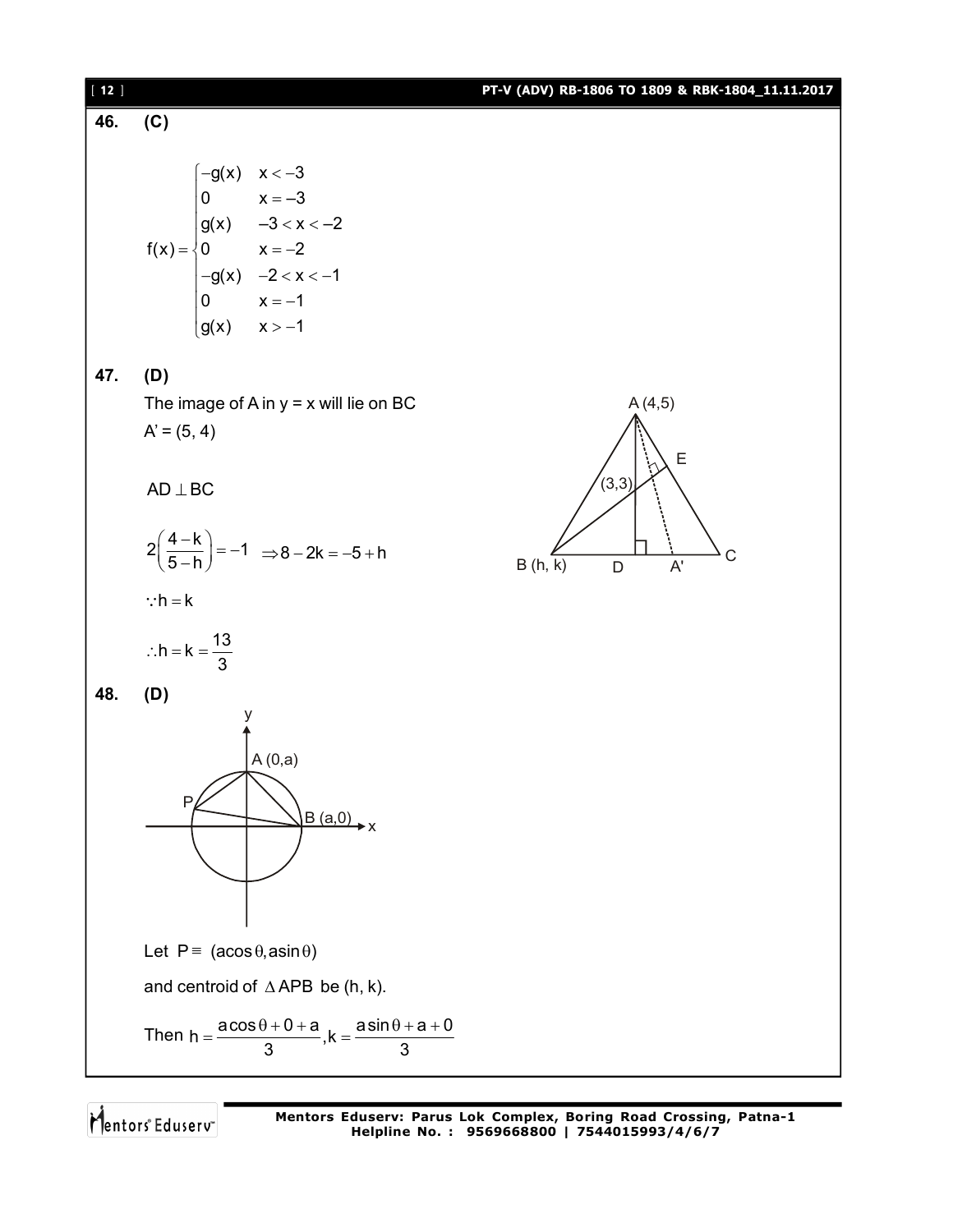# **PT-V (ADV) RB-1806 TO 1809 & RBK-1804\_11.11.2017** [ **13** ]

$$
\Rightarrow \cos \theta = \frac{3h}{a} - 1, \sin \theta = \frac{3k}{a} - 1
$$
  
\n
$$
\therefore \sin^2 \theta + \cos^2 \theta = 1
$$
  
\n
$$
\Rightarrow \left(\frac{3h}{a} - 1\right)^2 + \left(\frac{3k}{a} - 1\right)^2 = 1
$$
  
\n
$$
\Rightarrow 9h^2 + 9k^2 - 6ah - 6ak + a^2 = 0
$$
  
\nso locus of centroid is  
\n
$$
9x^2 + 9y^2 - 6ax - 6ay + a^2 = 0
$$
  
\n49. (A, D)  
\nLet us take distance between parallel sides e then BM + AL = 5  
\n
$$
\frac{D}{2\sqrt{5}} \int \frac{5}{\sqrt{5}}
$$
  
\n
$$
2\sqrt{5} \int \frac{5}{\sqrt{5}}
$$
  
\n
$$
\frac{1}{\sqrt{25 - \ell^2} + \sqrt{20 - \ell^2}} = 5 \Rightarrow \ell = 4 \Rightarrow AL = 2, BM = 3
$$
  
\nhence area of trapezium is  
\n
$$
= 5 \times 4 + \frac{1}{2} \times 3 \times 4 + \frac{1}{2} \times 2 \times 4 = 30 \text{ sq. units}
$$
  
\nAlso,  $\tan A = \frac{4}{2} = 2 \Rightarrow A = \tan^{-1} 2$   
\nNow, area of region enclosed by locus of  
\nP is =  $2 \times (10 + 5 + 5 + 2\sqrt{5}) + \pi(2)^2 + 30 = 70 + 4(\sqrt{5} + \pi)$   
\n50. (B, C, D)  
\nLet  $(x_1, y_1) = (at^2, 2at)$ .  
\nTangent at this point is  $yt = x + at^2$ .  
\nAny point on this tangent is  $\left(h, \frac{h + at^2}{t}\right)$ .

Mentors<sup>e</sup> Eduserv<sup>-</sup>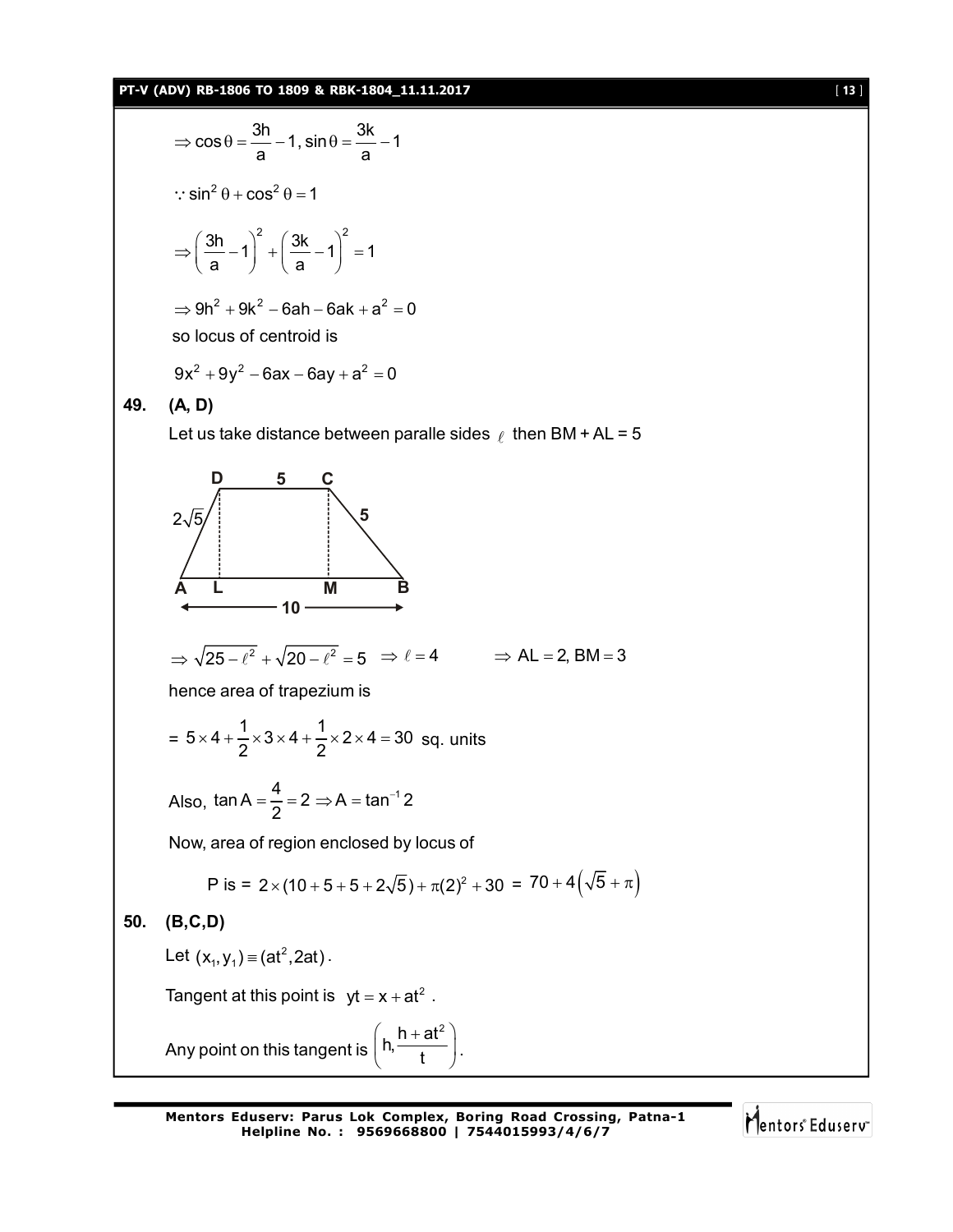Chord of contact with respect to the circle is  $hx + \left(\frac{h + at^2}{t}\right)y = a^2$ t  $+\left(\frac{h+at^2}{t}\right)y = \epsilon$ i.e.  $(\text{aty} - a^2) + h\left(x + \frac{y}{t}\right) = 0$ t  $(a-a^2) + h\left(x + \frac{y}{t}\right) = 0$ Which is the family of the straight lines passing through the point of intersection of ty – a = 0, and  $x + \frac{y}{x} = 0$ t  $-$  a = 0, and x +  $\frac{y}{t}$  = 0  $\cdot$ So the fixed point is  $\vert -\frac{1}{\tau^2}\vert$  $\frac{a}{2}, \frac{a}{2}$  $t^2$  t  $\left(-\frac{a}{t^2},\frac{a}{t}\right)$  $\therefore$  X<sub>2</sub> =  $-\frac{1}{12}$  $x_2 = -\frac{a}{2}$  $=-\frac{a}{t^2}$  and  $y_2 = \frac{a}{t}$ t  $=$ **51. (A,B,C,D)** (A)  $\sin\left(\frac{11\pi}{12}\right) \cdot \sin\left(\frac{5\pi}{12}\right) = \sin\left(\frac{\pi}{12}\right) \cdot \cos\left(\frac{\pi}{12}\right) = \frac{1}{2} \sin\left(\frac{\pi}{6}\right) = \frac{1}{4} \in \mathbb{Q}$  $\left(\frac{11\pi}{12}\right) \cdot \sin\left(\frac{5\pi}{12}\right) = \sin\left(\frac{\pi}{12}\right) \cdot \cos\left(\frac{\pi}{12}\right) = \frac{1}{2} \sin\left(\frac{\pi}{6}\right) = \frac{1}{4} \in \mathcal{C}$ (B)  $\csc\left(\frac{9\pi}{10}\right)$   $\sec\left(\frac{4\pi}{5}\right) = -\csc\left(\frac{\pi}{10}\right)$   $\sec\left(\frac{\pi}{5}\right) = \frac{1}{\sqrt{100}} = \frac{-16}{\sqrt{15}} = -4 \in \mathbb{Q}$  $\left(\frac{9\pi}{10}\right) \cdot \sec\left(\frac{4\pi}{5}\right) = -\csc\left(\frac{\pi}{10}\right) \cdot \sec\left(\frac{\pi}{5}\right) = \frac{1}{\sin 18^\circ \cdot \cos 36^\circ} = \frac{-16}{(\sqrt{5}-1)(\sqrt{5}+1)} = -4 \in \mathbb{C}$ (C)  $\sin^4\left(\frac{\pi}{8}\right) + \cos^4\left(\frac{\pi}{8}\right) = 1 - \frac{1}{2}\sin^2\left(\frac{\pi}{4}\right) = 1 - \frac{1}{4} = \frac{3}{4} \in \mathbb{Q}$ (D)  $2\cos^2{\frac{\pi}{2}} \cdot 2\cos^2{\frac{2\pi}{3}} \cdot 2\cos^2{\frac{4\pi}{3}} = 8(\cos{20^\circ} \cdot \cos{40^\circ} \cdot \cos{80^\circ})^2$ 9 9 9  $\frac{\pi}{6}$  · 2 cos<sup>2</sup>  $\frac{2\pi}{6}$  · 2 cos<sup>2</sup>  $\frac{4\pi}{6}$  = 8(cos 20° · cos 40° · cos 80°)<sup>2</sup> =  $\frac{1}{6}$   $\in$  Q 8  $\in$ **52. (A, C, D)**  $\left[ f(x) = \lim_{n \to \infty} x \left\{ \frac{3}{2} + [\cos x] \left( \sqrt{n^2 + 1} - \sqrt{n^2 - 3n + 1} \right) \right\} \right]$ n Lim x  $\left\{\frac{3}{2} + [\cos x] \left(\sqrt{n^2 + 1} - \sqrt{n^2 - 3n + 1}\right)\right\}$  $\lim_{n \to \infty} x \left\{ \frac{3}{2} + [\cos x] \left( \sqrt{n^2 + 1} - \sqrt{n^2 - 3n + 1} \right) \right\}$ = 3x  $\frac{32}{2}$  + x · [cosx] ·  $\lim_{n\to\infty} (\sqrt{n^2 + 1} - \sqrt{n^2 - 3n + 1})$ Lim  $\left(\sqrt{n^2+1}-\sqrt{n^2-3n+1}\right)$   $\frac{1}{\sqrt{1-\frac{3}{2}}}\right\}$ –1  $\overline{O}$ ņ 3 2  $\frac{\pi}{2}$  $-\pi$  2 y x =  $\frac{2}{2}$  + x[cosx]  $\cdot$  Lim 3x  $\frac{1}{2}$  + x[cosx] ·  $2 \cdot 1 \cdot \ln^2$  $\lim_{n \to \infty} \frac{n^2 + 1 - (n^2 - 3n + 1)}{\sqrt{n^2 + 1} + \sqrt{n^2 + 3n + 1}}$  $\rightarrow \infty$   $\sqrt{n^2 + 1} + \sqrt{n^2 - 3n + 1}$  $+1-(n^2-3n+1)$  $+1+\sqrt{n^2-3n+1}$ = 3x  $\frac{1}{2}$  + x[cosx] ·  $\frac{1}{2}$ 3 = 3x  $\frac{1}{2}$   $(1 + [\cos x])$   $[\cos x]$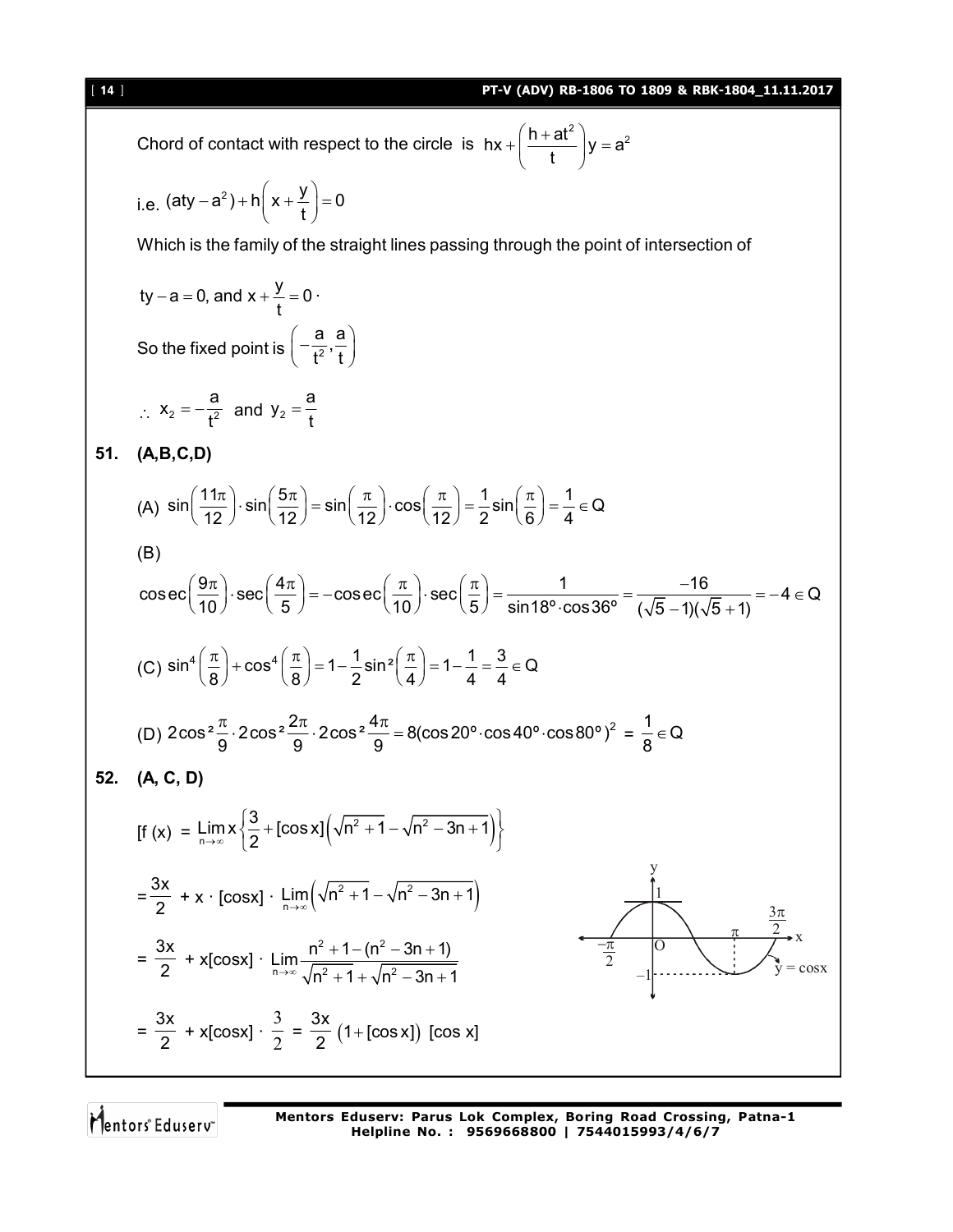# **PT-V (ADV) RB-1806 TO 1809 & RBK-1804\_11.11.2017** [ **15** ]

=  $\mathbf{r}$  $\mathbb{I}$  $\mathbb{R}$  $\mathbf{r}$  $\mathbb{R}$  $\overline{\mathsf{L}}$  $\mathbf{r}$ J J  $\left(\frac{\pi}{2},\frac{3\pi}{2}\right)$  $\overline{\phantom{0}}$  $-1 \quad x \in \left(\frac{\pi}{2}, \frac{3\pi}{2}\right)$  $=$  $\Bigg]$  –  $\overline{\phantom{a}}$  $\overline{\mathsf{L}}$  $\left[\frac{-\pi}{2}, \frac{\pi}{2}\right]$  $\in$ 2 1  $x \in \left(\frac{\pi}{2}, \frac{3}{2}\right)$ 1  $x=0$ 0  $x \in \left[\frac{\pi}{2}, \frac{\pi}{2}\right] - \{0\}$ f  $(x) =$  $\frac{3x}{2}$   $-\frac{\pi}{2} \leq x$ 2 2 2 0  $\frac{\pi}{2} < x < \frac{3}{4}$ 2 2  $\frac{3x}{2}$   $-\frac{\pi}{2} \le x \le \frac{\pi}{2}$ L  $\left[0 \quad \frac{\pi}{2} < x < \frac{3\pi}{2}\right]$  $\therefore$  Graph of f (x) in  $\left(-\frac{\pi}{2}, \frac{3\pi}{4}\right)$  $2^{\degree}$  2  $\left(-\frac{\pi}{2},\frac{3\pi}{2}\right)$ 3 2  $\frac{\pi}{2}$ 3 4  $\pi$ – 2  $\overline{\pi}$  $\frac{1}{2}$ –3 4  $\pi$  $\bar{\pi}$ 2  $\frac{1}{2}$ y x  $\sqrt{\frac{1}{2}}$  f(x)=0 ି∜⁄  $\gamma$  $\mathbf{O}$ From the graph it is clear that options  $(A)$ ,  $(C)$  and  $(D)$  are correct ] **53. (7)** Centre of the given circle  $O(4,-3)$ The circumcircle of  $\triangle PAB$  is  $(x - 2)(x - 4) + (y - 3)(y + 3) = 0$ **A B P (2,3) O (4,-3)**  $\Rightarrow$   $x^2 + y^2 - 6x - 1 = 0$  .........(i) Director circle of ellipse is  $(x+5)^2 + (y-3)^2 = 9 + b^2$  ........(ii) From (i) and (ii) applying condition of orthogonality, we get  $2[(-3)(5) + 0(-3)] = -1 + 25 - b^2$  $\Rightarrow$  b<sup>2</sup> = 54  $\Rightarrow$  [b] = 7 **54 (4)** Suppose px + qy =1 intersect the parabola  $y^2$  = 4ax at (at<sup>2</sup>,2at) then  $pat^2 + q \times 2at = 1$   $\Rightarrow t_1 + t_2 = \frac{-2aq}{2a} = \frac{-2q}{2a}$ pa p + q × 2at = 1  $\implies t_1 + t_2 = \frac{-2aq}{-2q} = \frac{-2}{2}$ 

**Mentors Eduserv: Parus Lok Complex, Boring Road Crossing, Patna-1 Helpline No. : 9569668800 | 7544015993/4/6/7**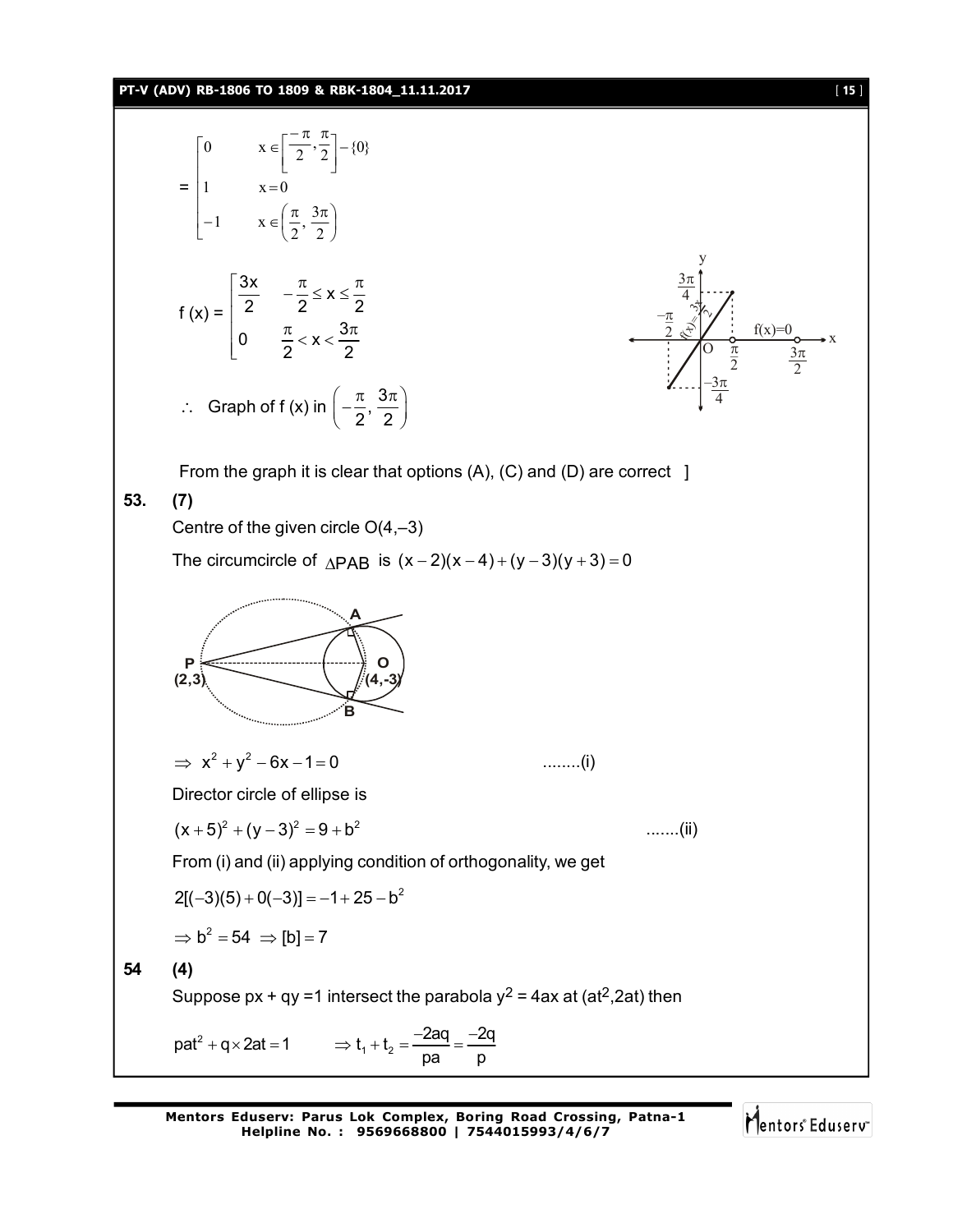## [ **16** ] **PT-V (ADV) RB-1806 TO 1809 & RBK-1804\_11.11.2017**

but we know that for co-normal points  $(\mathsf{at}^2_\text{{\tiny 1}},\mathsf{2at}_\text{{\tiny 1}}),(\mathsf{at}^2_\text{{\tiny 2}},\mathsf{2at}_\text{{\tiny 2}}),(\mathsf{at}^2_\text{{\tiny 3}},\mathsf{2at}_\text{{\tiny 3}})$  $t_1 + t_2 + t_3 = 0 \Rightarrow t_3 = \frac{2q}{r}$ p Hence 3rd point is  $\left(\frac{4aq^2}{p^2}, \frac{4aq}{p}\right)$ 2  $\frac{4aq^2}{2}$ ,  $\frac{4aq}{2}$  $\overline{p^2}$ ,  $\overline{p}$   $\Rightarrow$  m = 4 **55. (2)**  $a = min \{ (x_1 - x_2)^2 + (y_1 - y_2)^2 \}$ where  $\ P(\mathsf{x_1},\mathsf{y_1})$  lies on  $\mathsf{y}=\sqrt{\mathsf{x-1}}\Rightarrow\mathsf{y^2}=\mathsf{x-1}$ ,  $\mathsf{y}$  being positive and  $Q(x_2, y_2)$  lies on  $y = x^2 + 1$ Here value of 'a' can be obtained if PQ is common normal to  $y^2 = x - 1$  and  $y = x^2 + 1$ . Two parabolas are image of each other in the line  $y = x$ therefore slope of common normal is  $-1$ Here,  $X_1 - 1 = \frac{1}{4}(-1)^2 \Rightarrow X_1 = \frac{1}{2}$  $x_1 - 1 = \frac{1}{2}(-1)^2 \Rightarrow x_1 = 5/4$ 4 and  $y_1 = -\frac{1}{2}(-1) = \frac{1}{2}$  $2'$  2 Hence P is  $\left(\frac{5}{4}, \frac{1}{2}\right) \Rightarrow$  Q is  $\left(\frac{1}{2}, \frac{5}{4}\right)$  $2^74$  $\Rightarrow$  $=\sqrt{\left(\frac{5}{4}-\frac{1}{2}\right)^2+\left(\frac{1}{2}-\frac{5}{4}\right)^2}=\sqrt{2\times\frac{9}{16}}=\frac{1}{2}$  $PQ = \sqrt{\left(\frac{5}{2} - \frac{1}{2}\right)^2 + \left(\frac{1}{2} - \frac{5}{2}\right)^2} = \sqrt{2 \times \frac{9}{10}} = \frac{3}{25}$ 4 2  $(2 \t 4)$   $\sqrt{16}$   $2\sqrt{2}$  $\Rightarrow$  a = PQ<sup>2</sup> =  $\frac{9}{9}$  $\frac{1}{8}$  hence,  $\sqrt{2\sqrt{2a}} + 1 = 2$ **56. (2)** In the triangle,  $tan A$  tanB tanC =  $tan A + tan B + tan C$ or  $\frac{1}{2} \cdot \left( \frac{2k+1}{2} \right) \left( \frac{4k+1}{2} \right) = \frac{3}{2} + 3k$  $2 ( 2 ) ( 2 ) 2$ or  $\frac{8k^2 + 6k + 1}{8} = \frac{3 + 6k}{8}$  $\frac{8k^2 + 6k + 1}{8} = \frac{3 + 6k}{2}$   $\Rightarrow 8k^2 + 6k + 1 = 12 + 24k$   $\Rightarrow 8k^2 - 18k - 11 = 0$  $(2k + 1)(4k - 11) = 0 \Rightarrow k = -\frac{1}{6}$  or  $k = \frac{11}{6}$  $\frac{1}{2}$  or k =  $\frac{1}{4}$   $\therefore$  [k] = 2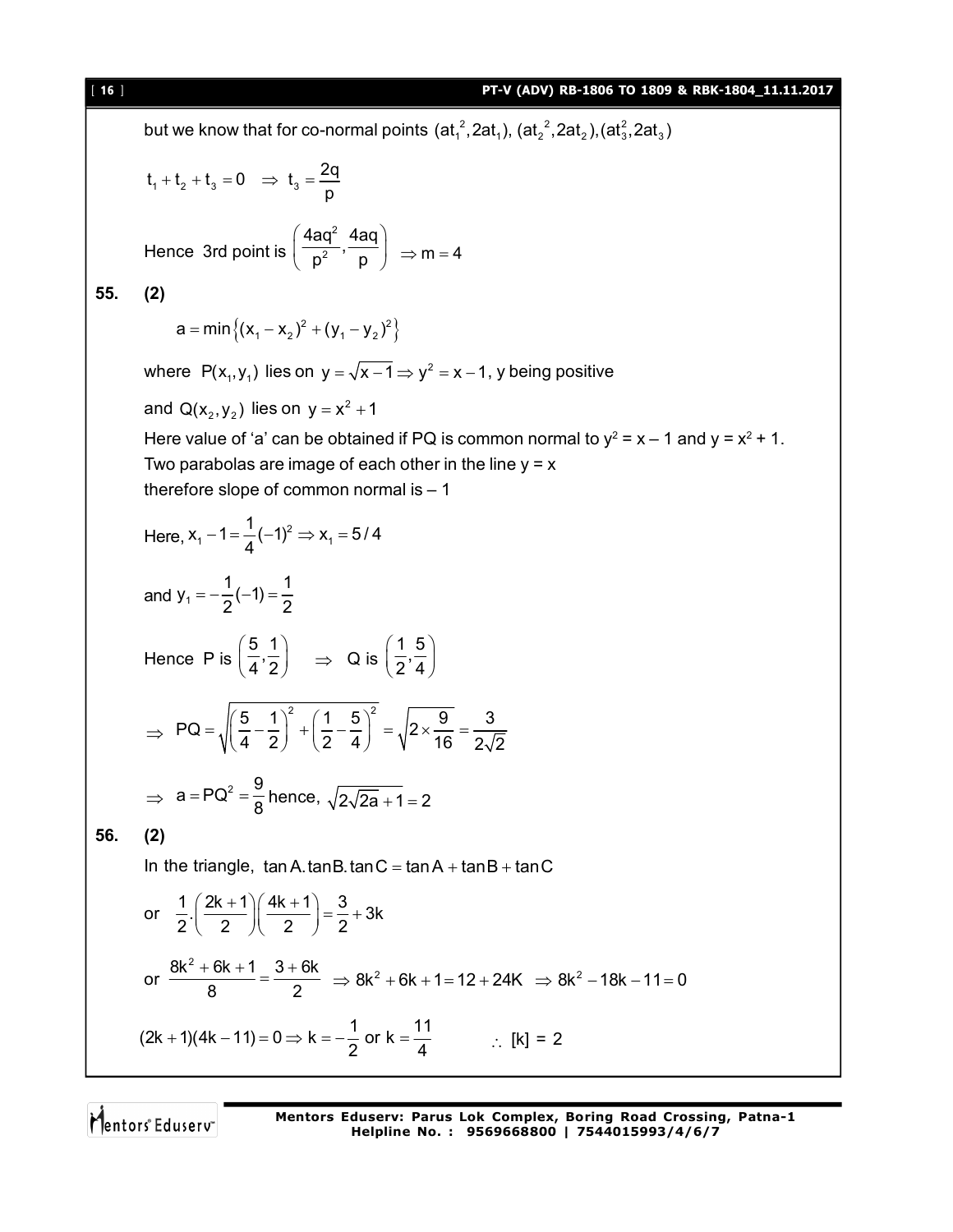### **PT-V (ADV) RB-1806 TO 1809 & RBK-1804\_11.11.2017** [ **17** ]

**57. (4)** Three vertices lies on the circle  $x^2 + y^2 = 25$ Let orthocentre is H(h,k) then h 5 sin 5cos 3 k 5 sin 5cos 4 Hence  $\sin \theta = \frac{h + k - 7}{10}$ ,  $\cos \theta = \frac{h - k + 1}{10} \Rightarrow (h + k - 7)^2 + (h - k + 1)^2 = 100$  $\Rightarrow$   $(x+y-7)^2 + (x-y+1)^2 = 100$   $\therefore$   $\alpha = -7, \beta = 1, \gamma = \pm 10$  and  $|\gamma| + \alpha + \beta = 4$ **58. (6)** Take  $\angle$ QPT =  $\theta$ than  $\sin \theta = \frac{RS}{PS} = \frac{r}{3r} = \frac{1}{3}$   $\Rightarrow \cos \theta = \frac{2\sqrt{2}}{3}$ 3  $P \overbrace{M}$  s  $\overline{Q}$ **R T M S**  $\Theta$  $\Rightarrow \frac{PT}{PQ} = \frac{2\sqrt{2}}{2}$  $\frac{PT}{PQ} = \frac{2\sqrt{2}}{3}$   $\Rightarrow \frac{PT}{12} = \frac{2\sqrt{2}}{3}$ 12 3  $\Rightarrow$  PT =  $8\sqrt{2}$   $\Rightarrow$  m = 8, n = 2 **59. (A - r); (B - s) ; (C - p) ; (D - q) A** Eqn. of tangent at  $(2\cos\theta, \sqrt{3}\sin\theta)$  is  $\frac{x}{2}\cos\theta + \frac{y}{\sqrt{3}}\sin\theta = 1$ .  $\frac{\pi}{2}$ cos $\theta$  +  $\frac{J}{\sqrt{3}}$ sin $\theta$  = 1. Mid point (h,k) of portion of tangent between coordinate axes is (sec $\theta$ ,  $\frac{\sqrt{3}}{2}$  cosec $\theta$ ) 2  $\theta$ ,  $\sim$  cosec $\theta$ ) h = sec  $\theta$ , k =  $\frac{\sqrt{3}}{2}$ cosec 2  $\therefore$  h = sec  $\theta$ , k =  $\frac{\sqrt{6}}{2}$  cosec $\theta$ 2  $\left(\frac{1}{2^2}+\frac{\sqrt{3}}{2^2}\right)^2 = 1 \Rightarrow \frac{4}{2^2}+\frac{3}{2^2} = 4$  $h^2$   $(2k)$   $h^2$   $k^2$  $(\sqrt{3})^2$  $\Rightarrow \frac{1}{h^2} + \left(\frac{\sqrt{6}}{2k}\right) = 1 \Rightarrow \frac{1}{h^2} + \frac{\sqrt{6}}{k^2} = 4$ **B.** Eqn. of chord having mid point  $(x_1, y_1)$  is  $x x_1 + y y_1 = x_1^2 + y_1^2$ 4 3 4 3  $+\frac{y}{2}-\frac{y_1}{2}=-\frac{y_1}{2}+$ Eqn of pair of lines joining origin to extremities of the chord is 2 2  $1 + \frac{x}{1} + \frac{y}{2}$  $\frac{2}{1}$   $\frac{y_1^2}{1}$  $x x_1 + y y_1$  $\frac{x^2}{4} + \frac{y^2}{2} = 1 \frac{1}{4} \frac{4}{x^2} + \frac{3}{x^2}$ 4 3  $x_1^2, y_1^2$ 4 3  $\left(\frac{X X_1}{4} + \frac{Y Y_1}{3}\right)^2$  $+\frac{y}{2} = 1 + \frac{4}{x^2} + \frac{3}{x^2}$  $\frac{X_1^2}{4} + \frac{Y_1^2}{2}$  $(43)$ The lines are mutually perpendicular  $\therefore$  coeff. of  $x^2$  + coeff of  $y^2 = 0$